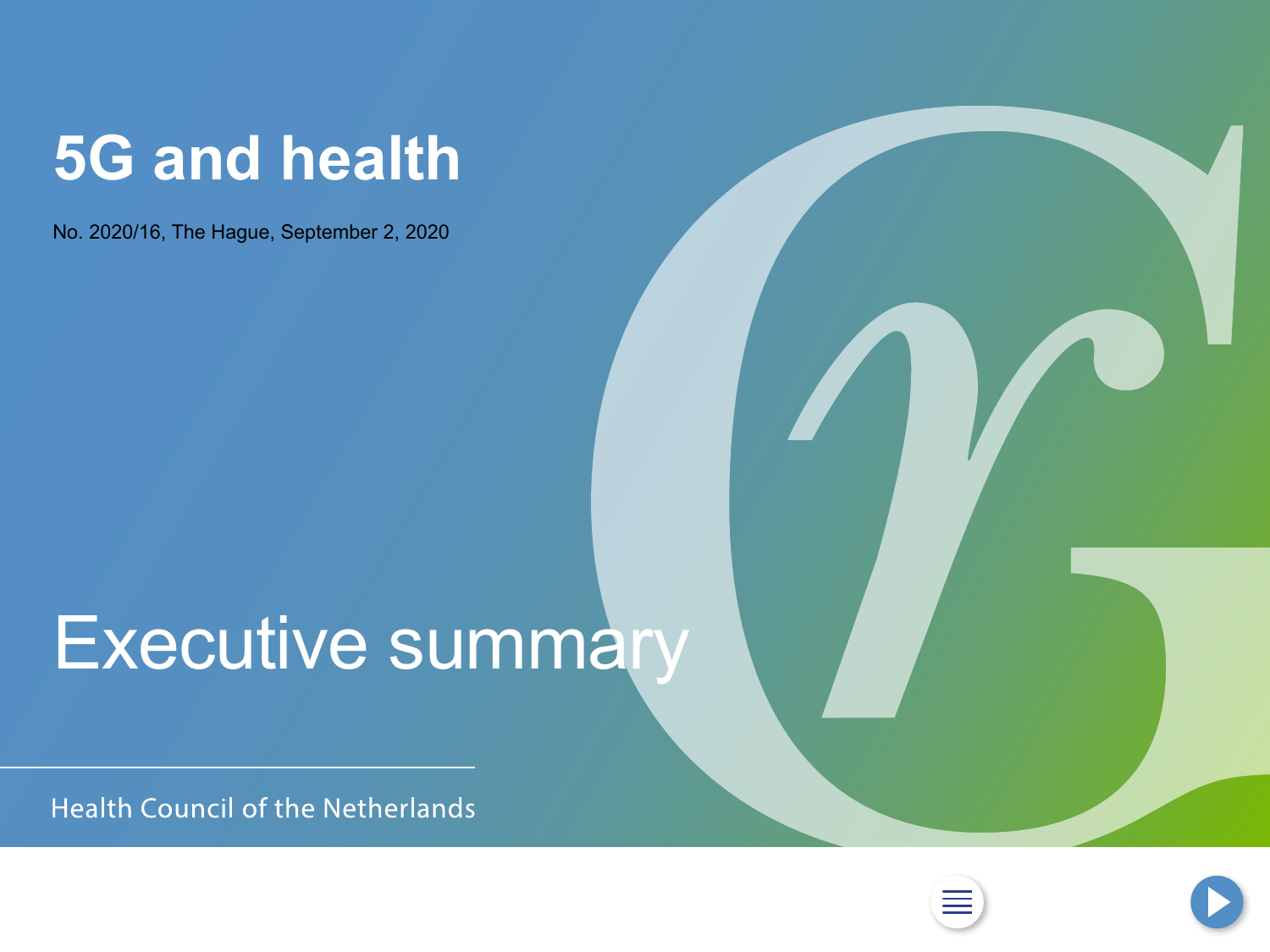<span id="page-1-0"></span>The latest standard for mobile telecommunications (5G) is faster and more reliable and can process more data at the same time. 5G was developed to cope with the increasing demand for mobile telecommunications and to make new applications possible such as selfdriving cars and remote surgery. The advent of 5G networks is, however, resulting in societal concerns about the potential influence of 5G on health. That is why the House of Representatives of the Dutch parliament has asked the Health Council of the Netherlands to analyse what is known about this from a scientific perspective. The Council's Standing Committee on Electromagnetic Fields has looked into this issue.

### **Effects of 5G frequencies on health not yet fully examined**

To a certain extent, 5G uses the same frequencies as previous generations of mobile telecommunication such as 3G and 4G.

In addition, it will use new frequency bands. The rollout of 5G networks has only just begun. Therefore, there are no studies as yet into the health effects of (long-term) exposure to electromagnetic fields with the frequencies that are reserved for 5G. However, applications have been examined that use frequencies very close to the new 5G frequencies. These include 2G, 3G and 4G, as well as Wi-Fi and radar.

#### **No actual health risks known**

This report is a first step in the analysis of possible health effects of 5G frequencies. As yet, the committee is unable to answer the question of whether exposure to 5G frequencies actually poses risks to human health. There are two reasons for that. The first is that such a statement requires knowledge of the level of exposure that can cause health damage to humans. That requires a more detailed analysis of the scientific data than the committee was

able to carry out. The World Health Organization (WHO) is currently performing such an analysis and it is anticipated that it will be completed in 2022. Secondly, it requires knowledge of what the actual exposure to radiofrequency electromagnetic fields will be after the introduction of 5G. That is not yet known, because the use of 5G, as stated earlier, has only partially started.

## **Relations between 5G frequencies and health damage not demonstrated but cannot be excluded for a number of conditions**

Therefore, the committee has investigated whether there are indications that electromagnetic fields with the frequencies of 5G have the *potential* to harm health. It has reviewed whether relations are known between exposure to radiofrequency electromagnetic fields on the one hand and the occurrence of diseases and conditions on the other.



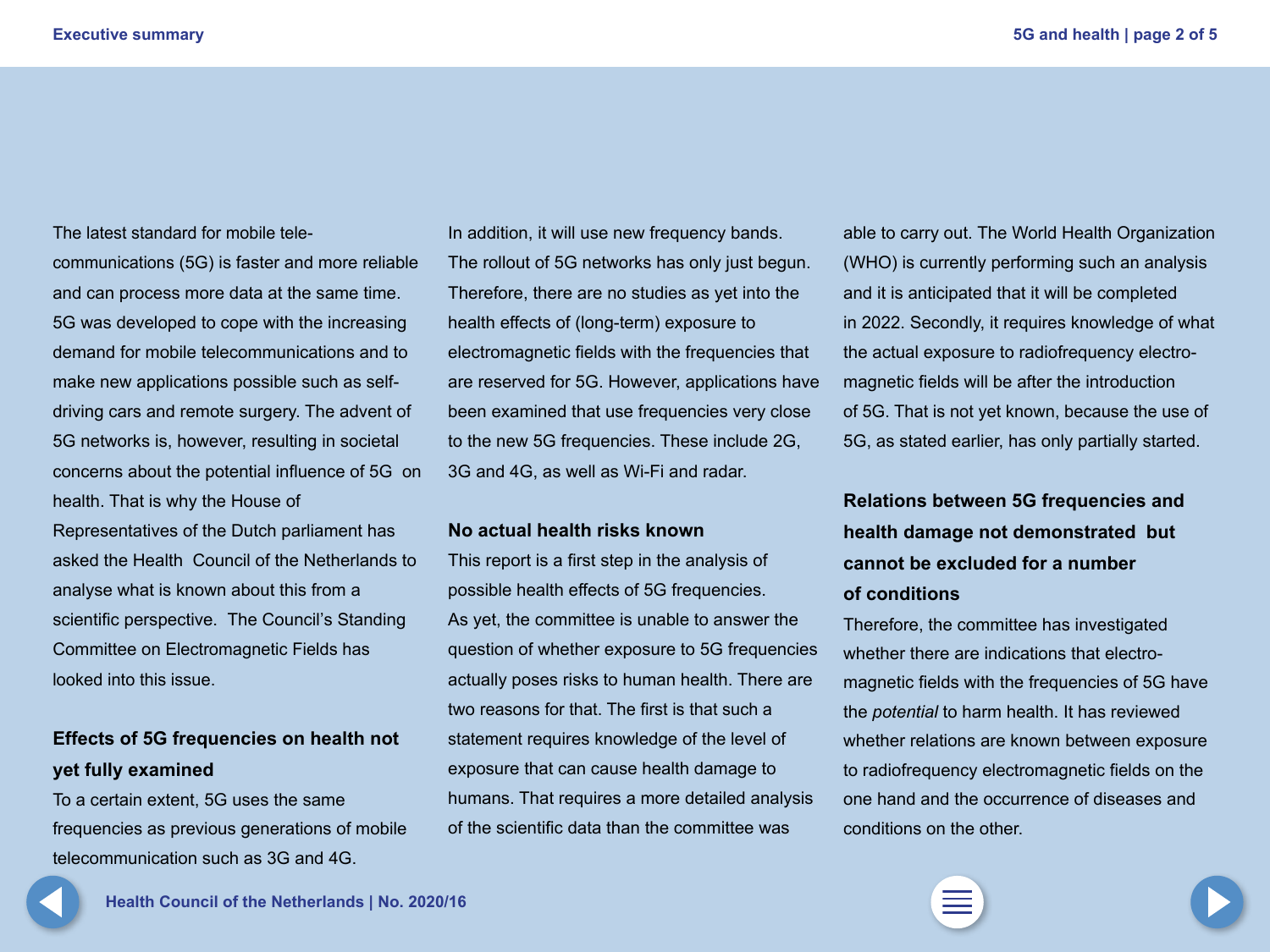<span id="page-2-0"></span>According to the committee, it cannot be excluded that the incidence of cancer, reduced male fertility, poor pregnancy outcomes and birth defects could be associated with exposure to radio frequency electromagnetic fields. However, the committee deems the relation between exposure and these and other diseases or conditions neither proven nor probable.

The committee has also examined the possible relation between radiofrequency electromagnetic fields and changes in biological processes. It is probable that changes in electrical activity in the brain are associated with exposure, but it is not known whether that is favourable or unfavourable in health terms. For the majority of other biological processes it has neither been demonstrated nor is it probable that changes in them are associated with exposure to radiofrequency electromagnetic fields, although this cannot be excluded. Only for changes in the immune system and hormone levels, no relation was found. There has

been almost no research into the effects of exposure to frequencies around 26 GHz.

#### **The committee's recommendations**

The committee has made four recommendations to Parliament.

- 1. Because the lower frequency bands for 5G (up to 3.5 GHz) have already been used for telecommunications applications and Wi-Fi for years without resulting in any proven adverse health effects, the committee sees no reason to stop or restrict the use of these frequency bands. It does however recommend that the exposure should be monitored before, during and after the rollout of the 5G systems. This will make clear to what extent exposure to radiofrequency electromagnetic fields changes as a result of the introduction of 5G and any long-term health risks can then be estimated better. The WHO analysis can also be used in estimating the risks.
- 2. The committee recommends doing more research:
	- epidemiological research into the

relation between exposure to the 5G frequencies used and the incidence of cancer, reduced male fertility, poor pregnancy outcomes and birth defects. An ongoing international study into the use of mobile telephones, in which the Netherlands is participating, can play a role in this.

- experimental research into the health effects of exposure to electromagnetic fields in the 26 GHz frequency band.
- scenario studies to get a picture of the exposure of individuals as a result of wireless communication systems (3G, 4G and 5G).
- 3. The committee recommends not to use the 26 GHz frequency band for 5G for as long as the potential health risks have not been investigated.
- 4. Finally, the committee recommends using the latest guidelines from the *International Commission on Non-Ionising Radiation Protection* (ICNIRP) as the basis for exposure policy in the Netherlands. Because it cannot

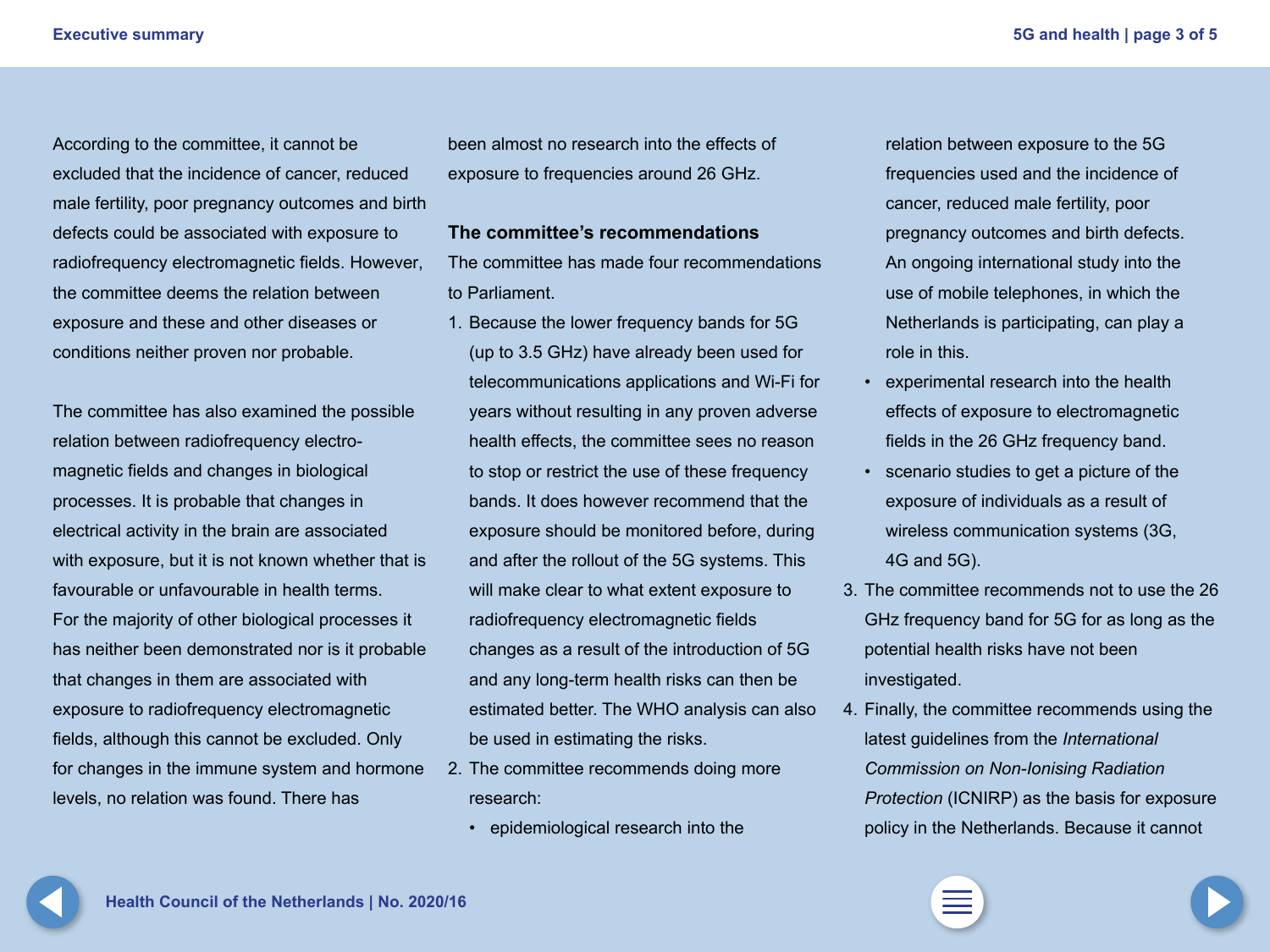<span id="page-3-0"></span>be excluded that exposure under the latest ICNIRP standards also has the potential to affect health, the committee recommends to take a cautious approach and keep exposures as low as reasonably achievable.